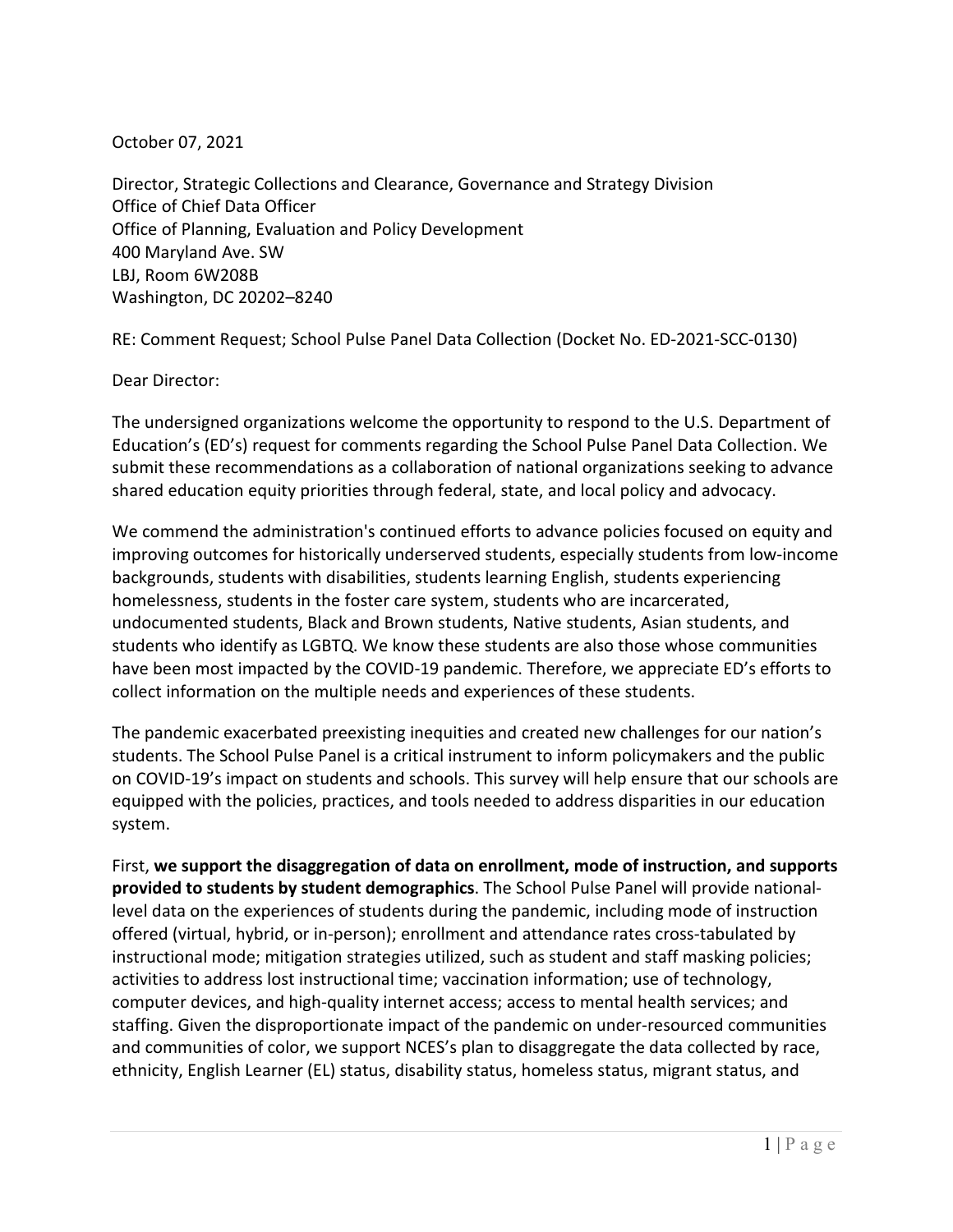socioeconomic background. Where feasible, we also ask ED to collect the data in such a way that will allow for cross-tabulation.

Second, **we support the commitment to collecting and disseminating real-time information on the experiences of schools, students, and educators versus a static, one-time survey.** Our understanding of the virus and the measures districts and schools should employ to combat it are constantly evolving. The National Center for Education Statistics (NCES) plans to update the survey quarterly with rotating questions based on future guidelines. We agree this will enable NCES to gather the most relevant, current data as conditions, best practices, and guidance shift over time**. We also urge NCES to continue to provide these data to the public as quickly as possible on its online data dashboard**.

Finally, **we strongly support the addition of high schools to the sample**. Unlike the National Assessment of Educational Progress (NAEP) 2021 School Survey, the new School Pulse Panel survey for the 2021-22 school year will include high schools. It is essential for ED to collect information about the educational experiences of high school students during the pandemic given data on the declines i[n](https://www.nytimes.com/2021/07/12/briefing/remote-learning-covid.html) [student engagement,](https://www.nytimes.com/2021/07/12/briefing/remote-learning-covid.html) increases i[n](https://www.nytimes.com/2021/06/23/us/failing-grades-covid.html) [class failure rates,](https://www.nytimes.com/2021/06/23/us/failing-grades-covid.html) and declines in [Free Application for Federal Student Aid \(FAFSA\) completion](https://www.ncan.org/news/573024/FAFSA-Completion-Declines-Nearly-5-Nation-Loses-270K-FAFSAs-Since-2019.htm) and [subsequent college](https://nscresearchcenter.org/wp-content/uploads/2021_HSBenchmarksCovidReport.pdf)  [enrollment,](https://nscresearchcenter.org/wp-content/uploads/2021_HSBenchmarksCovidReport.pdf) particularly for students from high poverty high schools and students of color. High schools also warrant unique data collection to determine how well they are implementing the Center for Disease Control and Prevention's school reopening guidance, as the recommendations for high schools are distinct from elementary and middle schools (due to the differences in how the virus has been shown to spread among adolescents and the full approval of COVID-19 vaccinations for teenagers).

In the spirit of partnership, we offer the attached recommendations in response to the Department's full data collection instrument (OMB# 1850-0963 v.4) in addition to the broad comments above.

Thank you for your ongoing efforts in pursuit of educational equity and excellence. We offer our partnership and support in this endeavor and look forward to working with you on behalf of all of America's students, especially those who have been underserved.

With appreciation,

Alliance for Excellent Education Center for American Progress Education Reform Now National Center for Learning Disabilities National Urban League SchoolHouse Connection The Education Trust UnidosUS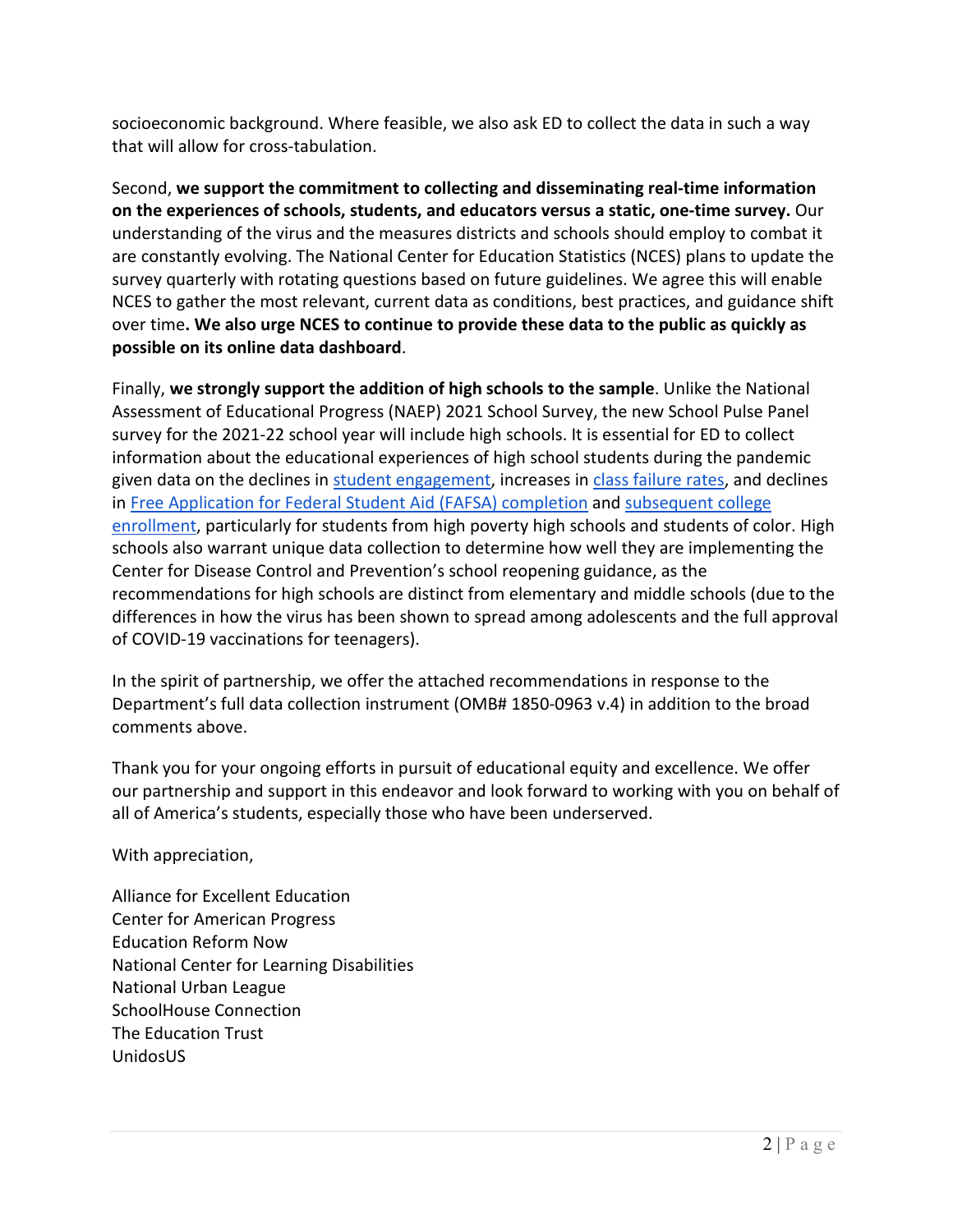## **Attachment 1:**

## **Recommended Revisions for School Pulse Panel Questions**

Please find below recommendations for revisions to current questions in the full data collection instrument (OMB# 1850-0963 v.4).

General Recommendation 1: In questions or responses that refer to "English language learners," use "English learner" to be consistent with the definition of that group of students in the Elementary and Secondary Education Act, as amended by the Every Student Succeeds Act.

General Recommendation 2: In questions that ask about the experiences of "some" or "all students," revise the response categories to be more specific. For example, in Q6, Q9, and Q12, modify the response categories from "some students" and "all students" to: all students, most students (more than 50% of students), or some students (less than 50% of students). Likewise in Q72 and Q80, modify the response categories from "some students" and "all or most students" to: all or nearly all students (at least 95% of students), most students (more than 50% of students), or some students (less than 50% of students).

Q7 As of  $\S\{\varepsilon'/\text{Field/filled}\}\$ , which students were offered full-time in-person learning? (p.3)

Recommendation 1: Add a response category for students that are further behind academically.

Recommendation 2: Add an "other (please describe)" response category

Q10 As of  $\{\epsilon'/\text{Field/filled}\}$ , which students were offered full-time remote learning? (p. 6)

Recommendation: Add an "other (please describe)" response category

Q13 As of  $\S\$ ://Field/filldate}, which students were offered a hybrid of remote and in-person learning?(p. 8)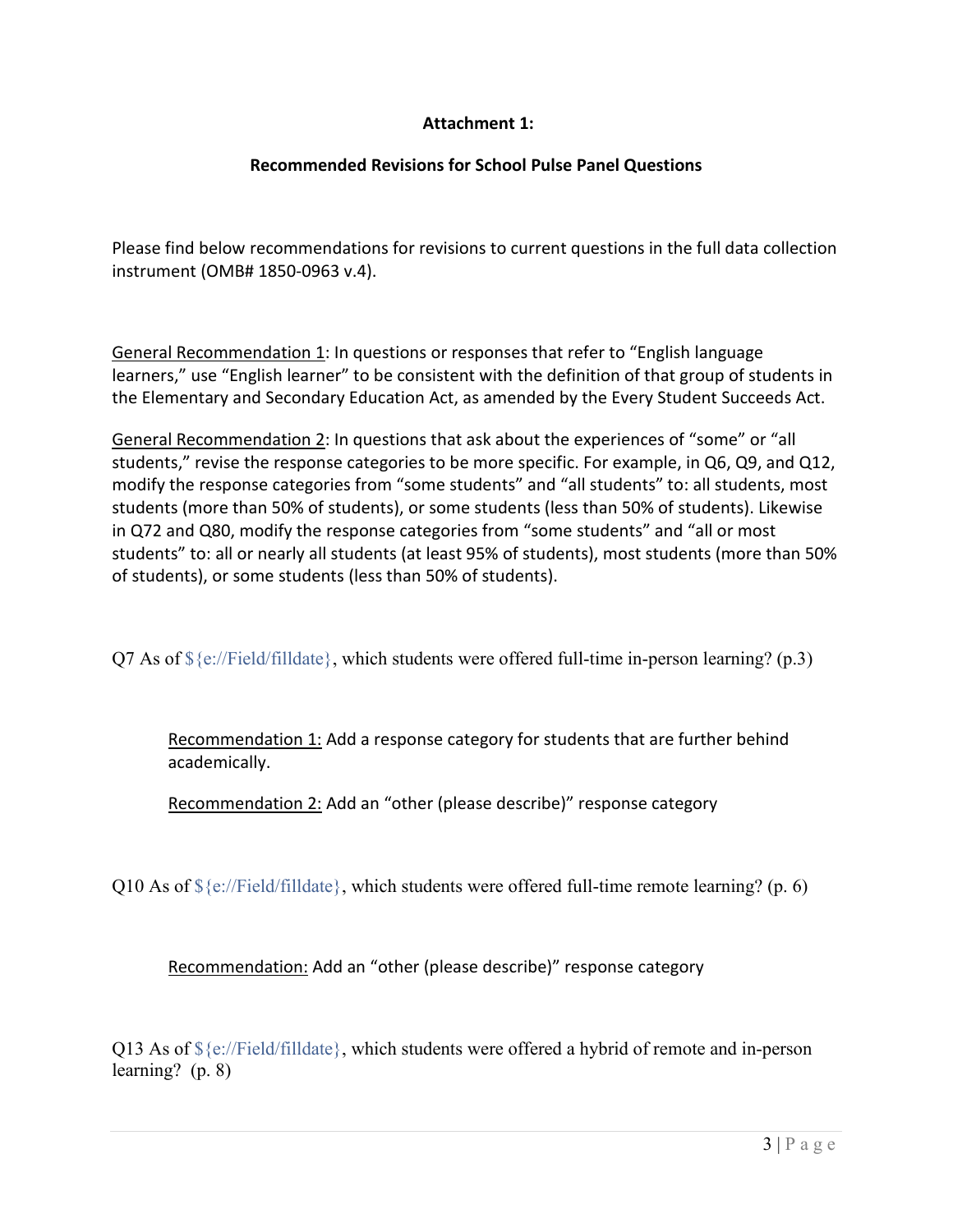Recommendation: Add an "other (please describe)" response category

Q15 *Enrollment data may be more easily accessible for staff in your district or local education agency office. We encourage you to work with other school staff or district central office to assist with the administrative data part of this survey. The survey can be shared with district or other school staff using this unique survey link: \${e://Field/Q\_URL}*

*Or you can print the page using your web browser's print screen options so you can share a copy of this page with others.*

As of \${e://Field/filldate}, please enter your total student enrollment count by ethnicity and race.  $(p. 10-11)$ 

Recommendation: Add columns to collect enrollment count data for additional groups of students based on socioeconomic status, disability status, English Learner status, students experiencing homelessness, and migrant students, as included in later questions (i.e., Q90, Q20, Q21, Q23, and Q22) that break down enrollment by mode of instruction.

Q24 As of  $\S\$ ://Field/filldate, what is the average daily attendance percentage for each ethnicity and race?

*Attendance data may be more easily accessible for staff in your district or local education agency office. We encourage you to work with other school staff or district central office to assist with the administrative data part of this survey.* (p. 18-19)

Recommendation: Add columns to collect average daily attendance data for additional groups of students, specifically economically disadvantaged students, students with disabilities, English Learners, students experiencing homelessness, and migrant students.

Q57 Does your school require that all students who are not yet eligible for a vaccine wear a mask inside the building? (p.31)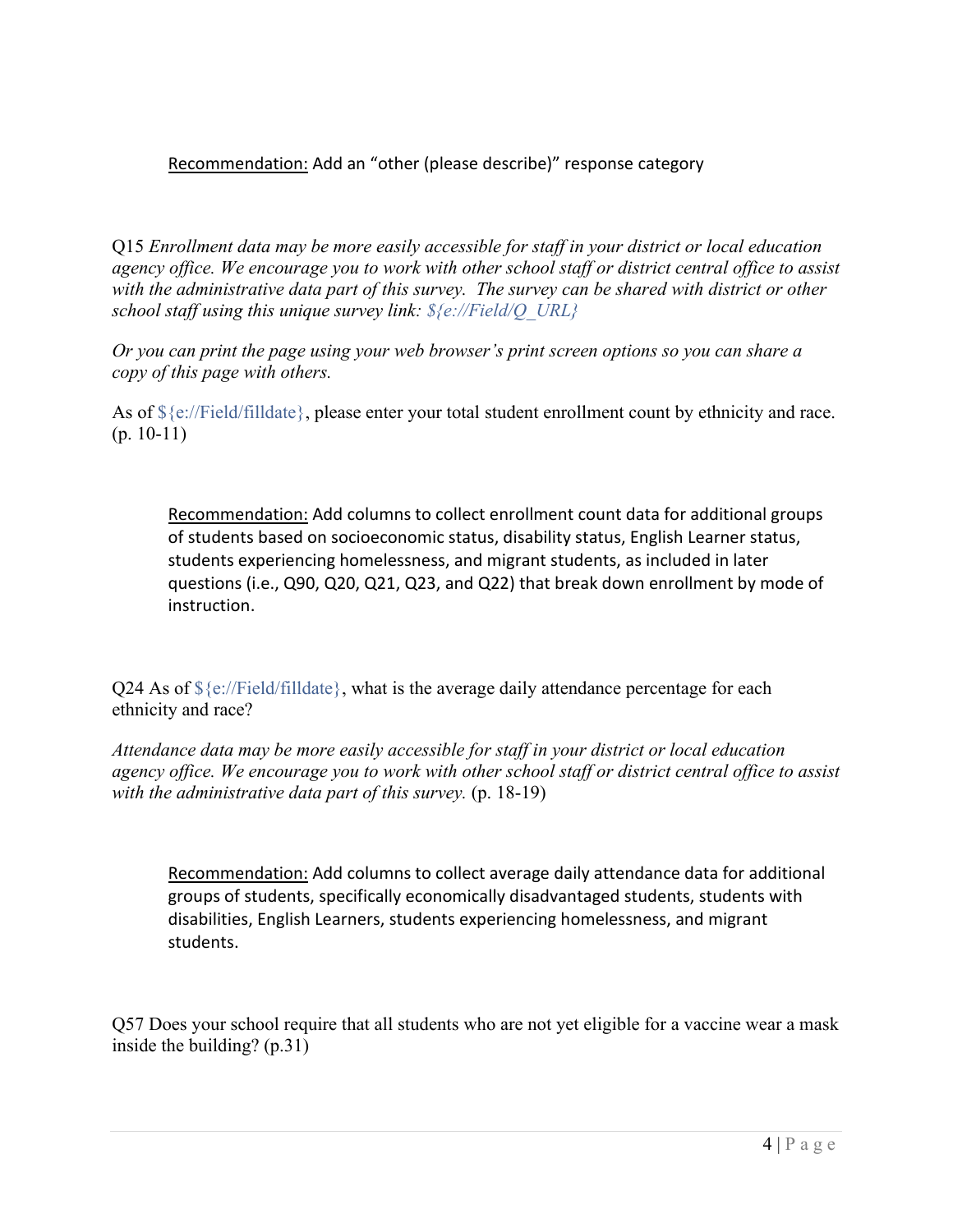Recommendation: The wording of the question and response categories are difficult to follow. To help clarify, revise the question to read: If your school has students that are not yet eligible for a vaccine, does your school require the students to wear a mask inside the building? In addition, revise the "Not Applicable - There are no students eligible for the COVID-19 vaccine in this school" option to read: "Not Applicable - There are no students that are not yet eligible for a vaccine in this school."

O60 During the  $\S\$ ://Field/CurrentAcademicYear school year, has your school done any of the following to help students handle the COVID-19 pandemic? (p. 33-34)

Recommendation 1: Add a response category for providing mental health support and services in the primary language(s) spoken at home by students.

Recommendation 2: Add a response category for adopting or integrating social emotional learning into the curriculum.

Recommendation 3: Add a response category for providing social and emotional support for staff and educators.

Recommendation 4: Add a response category for evaluating and addressing students' social and emotional well-being.

Q68 As of  $\{\epsilon'/\text{Field/filled}\}$ , is your school offering any of the following activities? (p. 37)

Recommendation 1: Add a response category for work-based learning programs.

Recommendation 2: Add a response category for off-campus dual or concurrent enrollment programs that occur on college campuses.

Q71 As of  $\S\$ ://Field/filldate}, have your teachers conducted any diagnostic assessments with students? (p.40)

Recommendation: Clarify the type of diagnostic assessment (i.e., a standardized tool versus teacher-created tools) by modifying the question to read "have your teachers conducted any standardized diagnostic assessments with students?"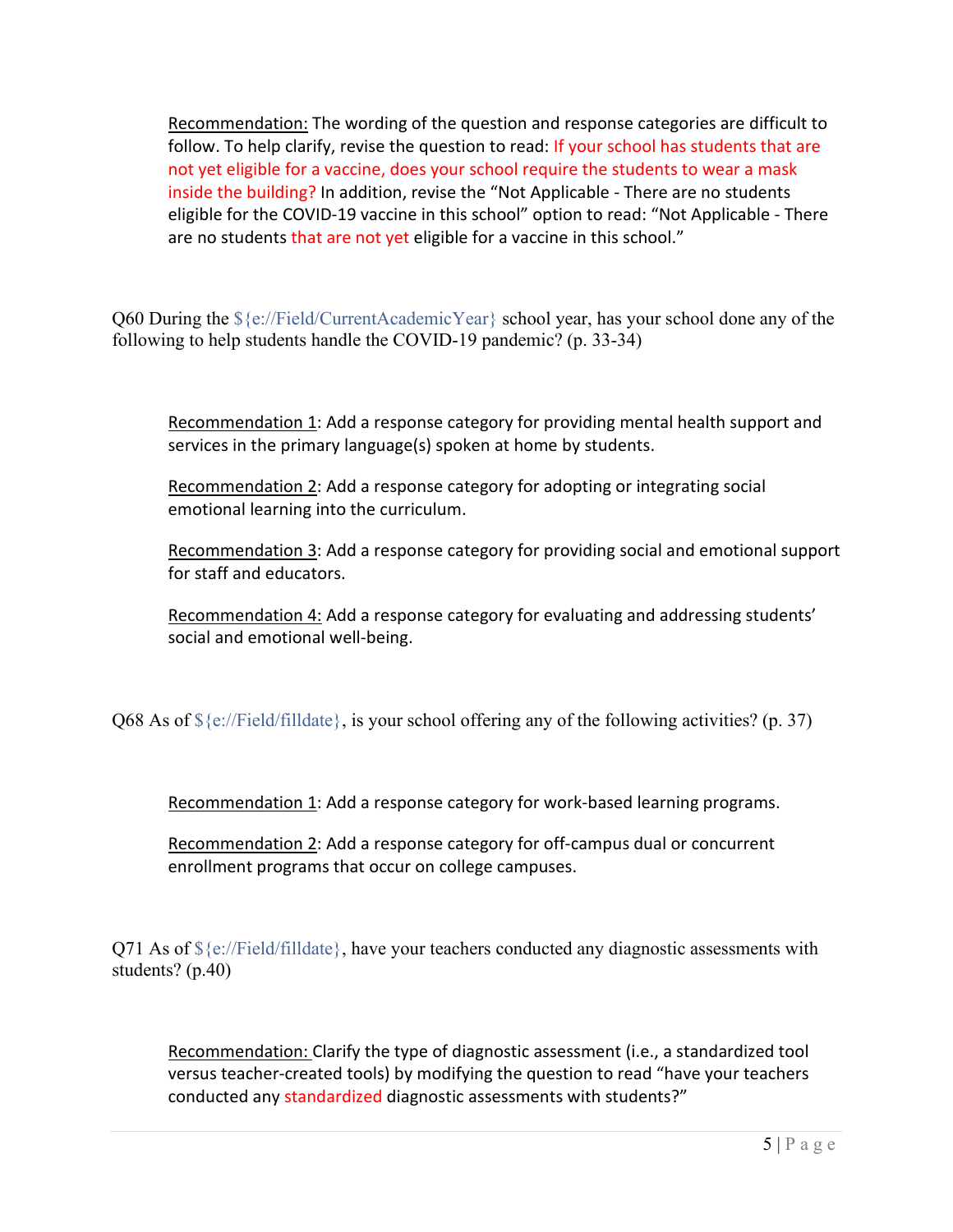Q72 Which students have participated in these diagnostic assessments? (p.40)

Recommendation: Add a "do not know" response category.

Q73 What groups of students have participated in these diagnostic assessments? (p. 40)

Recommendation: Add three new response categories for students learning in a remote setting, students learning in hybrid settings, and students learning in person.

Q148 What groups of students will be offered any of the above additional services or programs during the \${e://Field/CurrentAcademicYear} school year? (p.44)

Recommendation 1: Add a response category for students experiencing homelessness.

Recommendation 2: Add a response category for migrant students.

Recommendation 3: Add a response category for students who are academically behind.

Q82 As of  $\S\$ s://Field/filldate}, What changes are expected to the typical administration of federally mandated student assessments (i.e., standardized tests) at your school? (p.46)

Recommendation: The current response options include responses that would violate federal law (e.g., cancelling statewide assessments in Spring 2022 or administering local assessments instead of statewide assessments) and are typically decisions made by the state educational agency, not an individual school that would be responding to the survey. Instead, we recommend revising the question for pulse surveys administered in the beginning of the 2021-22 school year to probe how statewide assessment data from Spring and Fall 2021 are being used by school leaders and educators. As the 2021-22 school year progresses, it may be more timely to add questions regarding plans for Spring 2022 state assessments, such as plans to shorten assessments or allow for social distancing and other COVID mitigation strategies.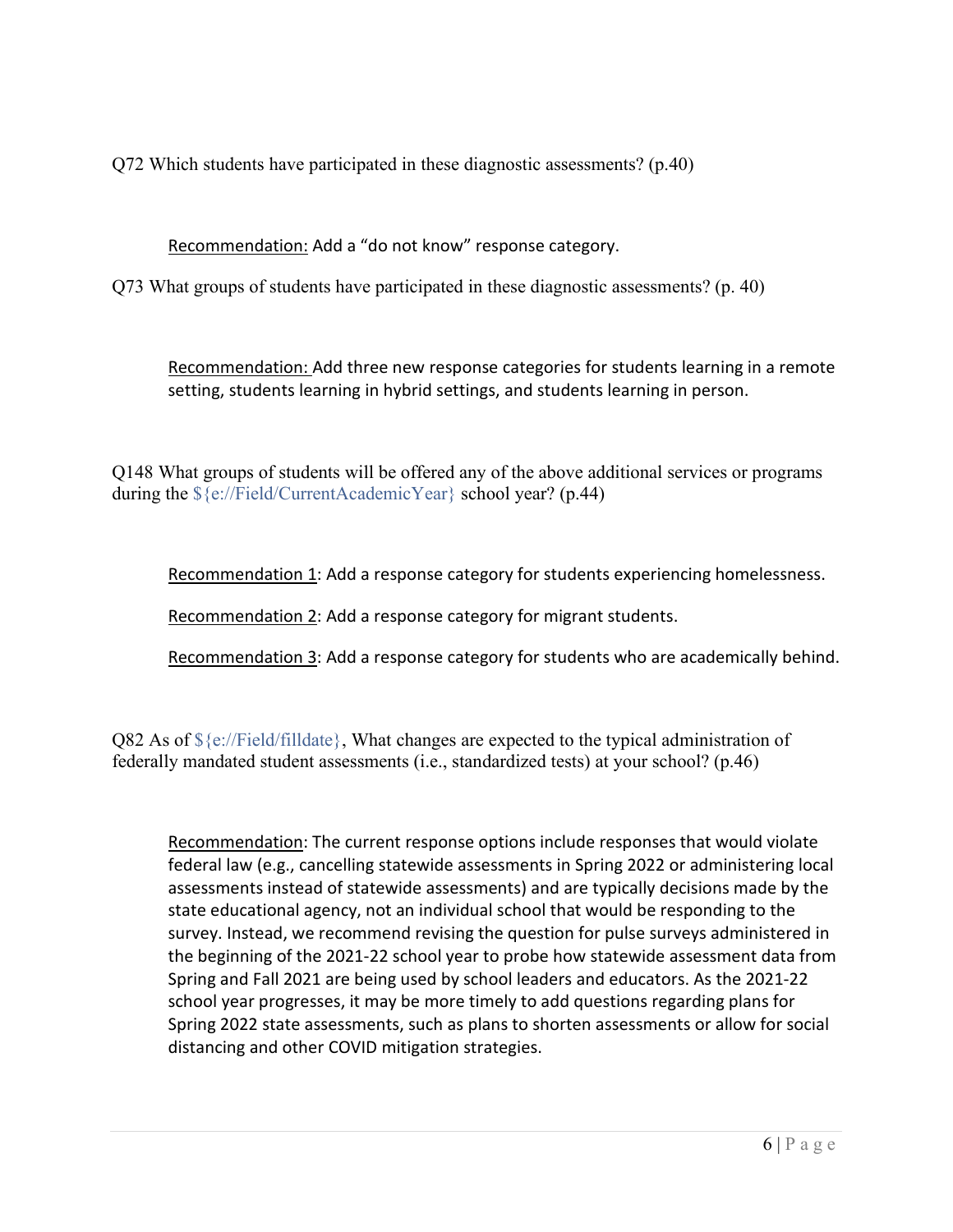Q112 For this school year  $(\frac{5}{e}$ ://Field/CurrentAcademicYear}), how difficult or easy was it to fill staff vacancies in each of the following fields?

*Please include full or part-time positions that were vacant for the* \${e://Field/CurrentAcademicYear} *school year that may or may not have been filled before the start of the school year.*

*Do NOT include vacancies for teachers who teach only prekindergarten or adult education.*(p.49-52)

Recommendation: Remove the question as it probes respondents' perceptions of difficulty in filling vacant roles when quantitative data on staff vacancies and hiring would be available comparing the current school year to prior ones.

If the question is not removed, we would, as an alternative, recommend revising the question to "For this school year, were staff vacancies filled in each of the following fields?" and replacing the response categories of "Very difficult," "Somewhat difficult," "Somewhat easy," and "Very easy" with a response category of "Filled the vacancy."

Q113 Compared to a typical school year before the COVID-19 pandemic, were there more, fewer, or about the same number of staff vacancies before the \${e://Field/CurrentAcademicYear} school year? (p.52)

Recommendation: Remove the question as it probes respondents' perceptions of the degree of staff vacancies when quantitative data would be available comparing vacancies in the current school year to prior ones.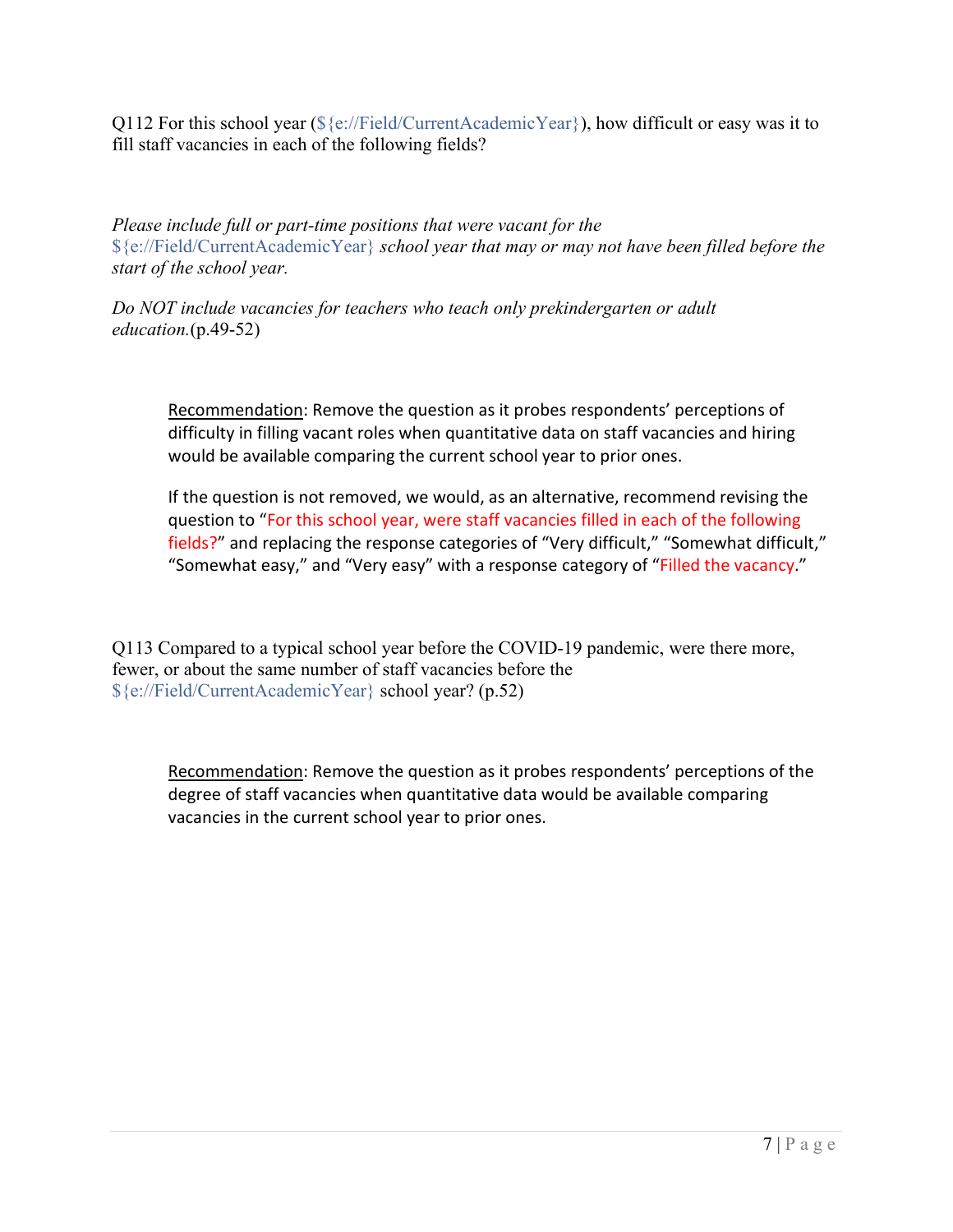## **Attachment 2:**

## **Recommended Additions for School Pulse Panel Questions**

Please find below recommendation for additional questions to the full data collection instrument (OMB# 1850-0963 v.4).

- 1. Add a question to the COVID-19 Mitigation block that distinguishes the type of remote learning available to quarantined students (e.g., synchronous instruction with a teacher versus asynchronous instruction videos versus learning packets created by teachers) as a follow up to Q117.
- 2. Add a question to the COVID-19 Mitigation block that asks whether the school has a plan to support students who are immune-compromised (either remotely or in-person).
- 3. Add a question to the Pandemic-Related Learning Needs block about whether and how the results of diagnostic assessments are being shared with parents/families as a follow up to Q74.
- 4. Add a question to the Pandemic-Related Learning Needs block about how much time has been added to the school day as a follow up to Q76.
- 5. Add a question to the Pandemic-Related Learning Needs block about how much time has been added to the school year as a follow up to Q77.
- 6. Add a question to the Pandemic-Related Learning Needs block about high-impact tutoring (Q76-Q78).
- 7. Add questions to the Pandemic-Related Learning Needs block about which categories of students are receiving *each* intervention, as opposed to "any of the above" interventions in Q80, Q148, and Q149.
- 8. Before Q81 in the Pandemic-Related Learning Needs block, add a question about administration of Spring or Fall 2021 federally mandated student assessments that asks about changes made to the typical administration of such assessments at the school, with response categories that include:
	- Assessments were cancelled
	- Assessments were delayed
	- Social distancing or other safety measures were implemented during testing
	- Local assessments were substituted for federally mandated assessments
	- Fewer assessments were administered to students
	- Assessments were abbreviated (e.g., by testing fewer students in fewer subject areas)
	- The requirement for 95 percent of students to take assessments was waived
	- Students and families were required to opt-in to take the assessments
	- Students attending school 100% virtually were not required to take assessments
	- Assessments were administered virtually
	- Other, please specify